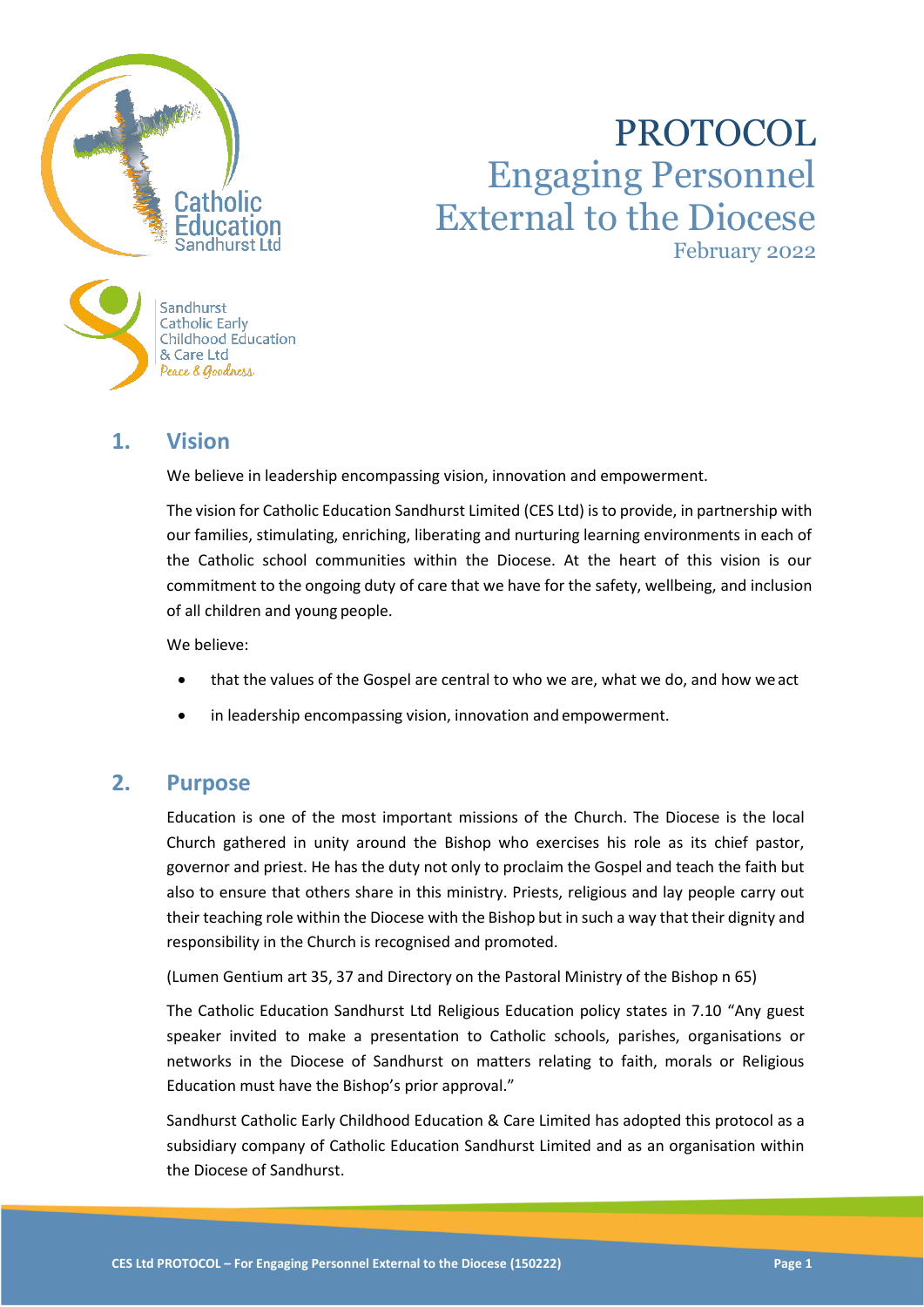These protocols outline, the steps which need to be taken to enact this item in the Religious Education Policy and the expectations of the Bishop. They also provide information about responsibilities and personnel.

## **3. Principles**

When the Catholic Education Office, Adult Faith Education Sandhurst, Catholic Care, parishes, schools, early childhood education and care settings, and other organisations invite an external speaker, that speaker, often through the inviter, seeks permission or approval not so much to enter the Diocese but to collaborate in the teaching and preaching mission of the local Church. Because they are sponsored by a Catholic body, they have an implicit status and credibility, and because they share their wisdom and learning they have certain responsibilities. Approval to work within the Church is given by the leader of the local Church, the Diocesan Bishop. Normally approval is given in writing but for regular visitors once approved, the approval is "active" for subsequent times unless it is withdrawn.

#### **There are three distinct but related areas of concern:**

#### *Religious Education*

Since the Bishop has ultimate responsibility and care for Religious Education and catechesis in the diocese, all principals, teachers, presenters, and facilitators employed in or exercising a ministry in the Diocese require his approval. Catholic Education Sandhurst Ltd acts in his name when employing teachers in schools. For visiting personnel, the Deputy Director: Catholic Mission and Identity, of Catholic Education Sandhurst is delegated to administer the process and confers with the Bishop for his approval.

#### *Priests and Religious*

Priests and Religious, by virtue of their priestly or religious status belong to a particular Diocese or Order and receive mandates to teach, preach and minister from their respective Bishops and Superiors. So when they visit another place to work, they require approval and recognition from the local Bishop.

#### *External Educators*

The Executive Director of Catholic Education Sandhurst Ltd has the responsibility to ensure that the quality of education in schools is maintained at the highest level. He or she fulfils this responsibility through professional and curriculum development and ensuring that National, State and Diocesan level standards and policies are complied with. These responsibilities in regard to external support personnel are exercised through the school Principal. Particular attention needs to be paid when engaging personnel in areas such as relationships education, sexuality education, ethics, morals, and health education that they be in harmony with Catholic teaching and values. School principals, Early Learning Centre Directors and senior Catholic Education Sandhurst Ltd staff are responsible for ensuring their external educators present material within the spirit and intent of the school, early childhood education and care setting, Diocesan and/or Office Vision and Mission. Within the educative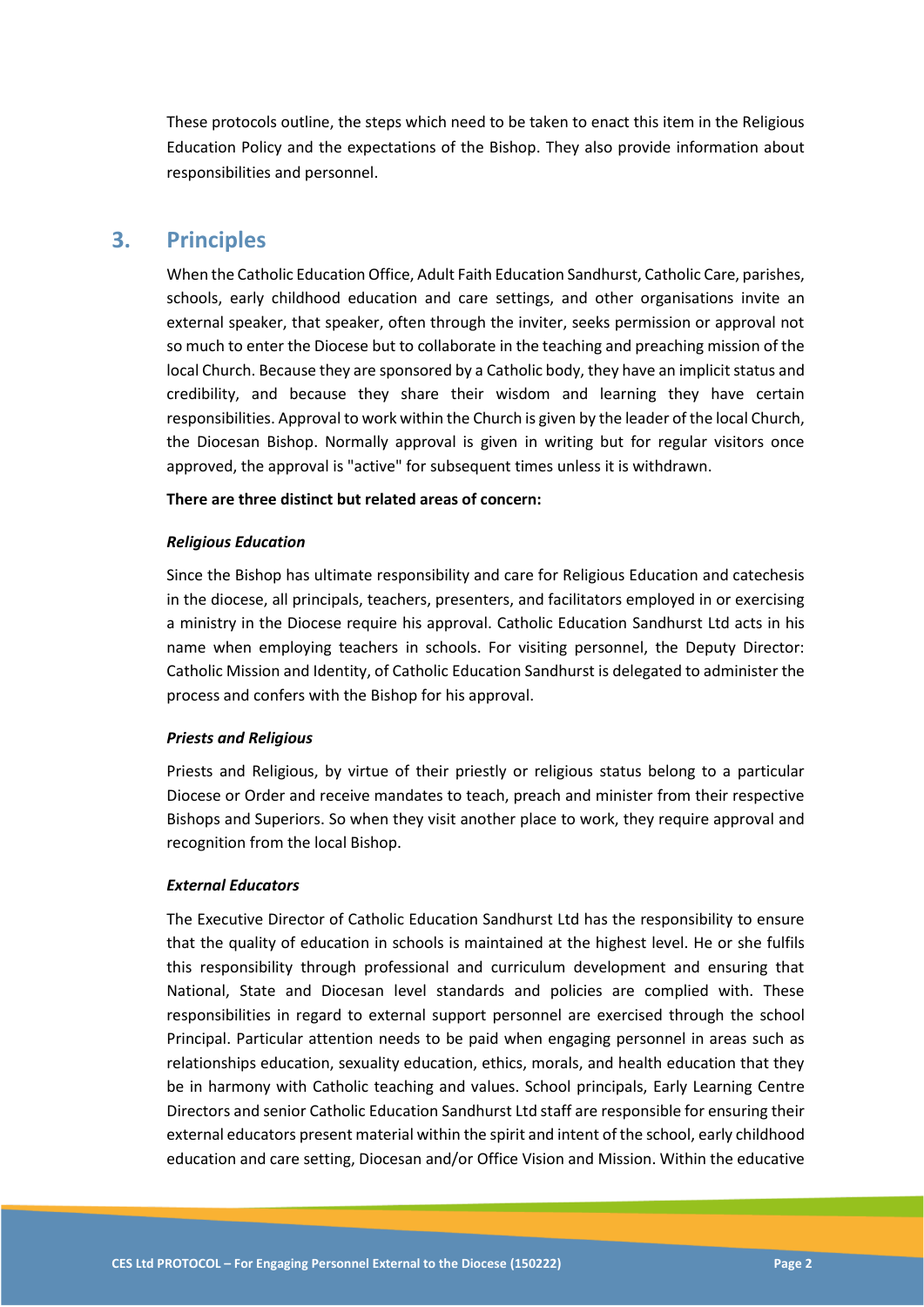process is embedded the notion that information is contexted within a set of values and formation for moral responsibility.

## **4. Expectations**

- a. When deciding to engage an external speaker, the appropriate approval is to be sought prior to the invitation.
	- (i) For all priests, former priests and active religious approval is to be given by the Bishop. The Deputy Director: Catholic Mission and Identity, of Catholic Education Sandhurst Ltd is delegated to administer the approval process.
	- (ii) For all who speak or facilitate on topics that have Religious Education, Faith Development and moral aspects, approval is to be given by the Bishop. The Deputy Director Catholic Mission and Identity, of Catholic Education Sandhurst Ltd reviews the application and endorses it before presenting it to the Bishop for approval.
	- (iii) For all who speak on educational matters approval is given by the Executive Director or Deputy Directors of Catholic Education Sandhurst Ltd. The principal is delegated to administer the approval process. Please note that appropriate discernment is required, and that full delegation can be assumed in noncontroversial areas.
- b. Normally it is the responsibility of the person issuing the invitation or the coordinator of the program to seek approval via the appropriate form (see Appendix 1) and supply any necessary documentation that will assist the process.
- c. Priests and Religious from interstate or overseas are also expected to supply a letter from their respective Bishop or Religious Superior / Congregational Leader of their bona fide status. This is often supplied to the sponsoring organisation in advance. Approval is sought in writing (via the appropriate form: see Appendix 1); any relevant documentation should be submitted.
- d. The person seeking approval, or the external speaker may be asked to supply further documentation or clarification.
- e. The engagement process for each speaker will require to be reviewed on an individual basis and if the engagement is one of services paid, the process for the Engagement of Contractor would be implemented.

## **6. Roles and Responsibilities**

**6.1 Approval Authority**

Bishop of the Diocese of Sandhurst

#### **6.2 Responsible Officer**

CES Ltd Deputy Director: Catholic Mission and Identity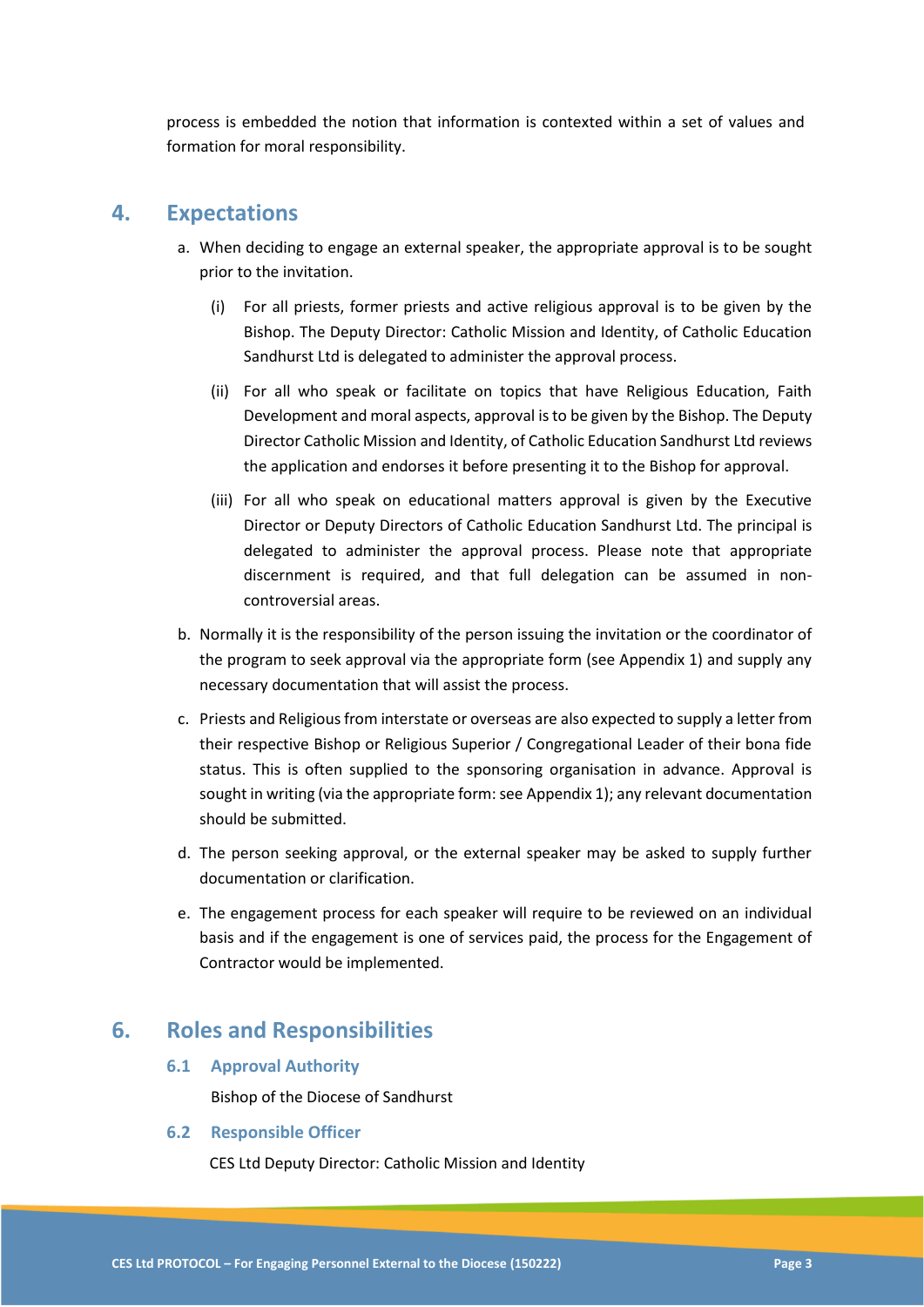## **7. Review**

This Protocol is scheduled for review every three years or more frequently if appropriate.

# **8. Revisions made to this document**

| <b>Date</b>                | <b>Description of Revision(s)</b> |
|----------------------------|-----------------------------------|
| Initially ratified         | November 2008                     |
| <b>First Review</b>        | <b>March 2012</b>                 |
| Second Review              | August 2018                       |
| <b>Third Review</b>        | August 2021                       |
| Amendments to Third Review | February 2022                     |
| <b>Next Review Date</b>    | June 2024                         |

# **9. Appendix**

**Appendix 1:** Pro Forma for Approval of Personnel External to the Diocese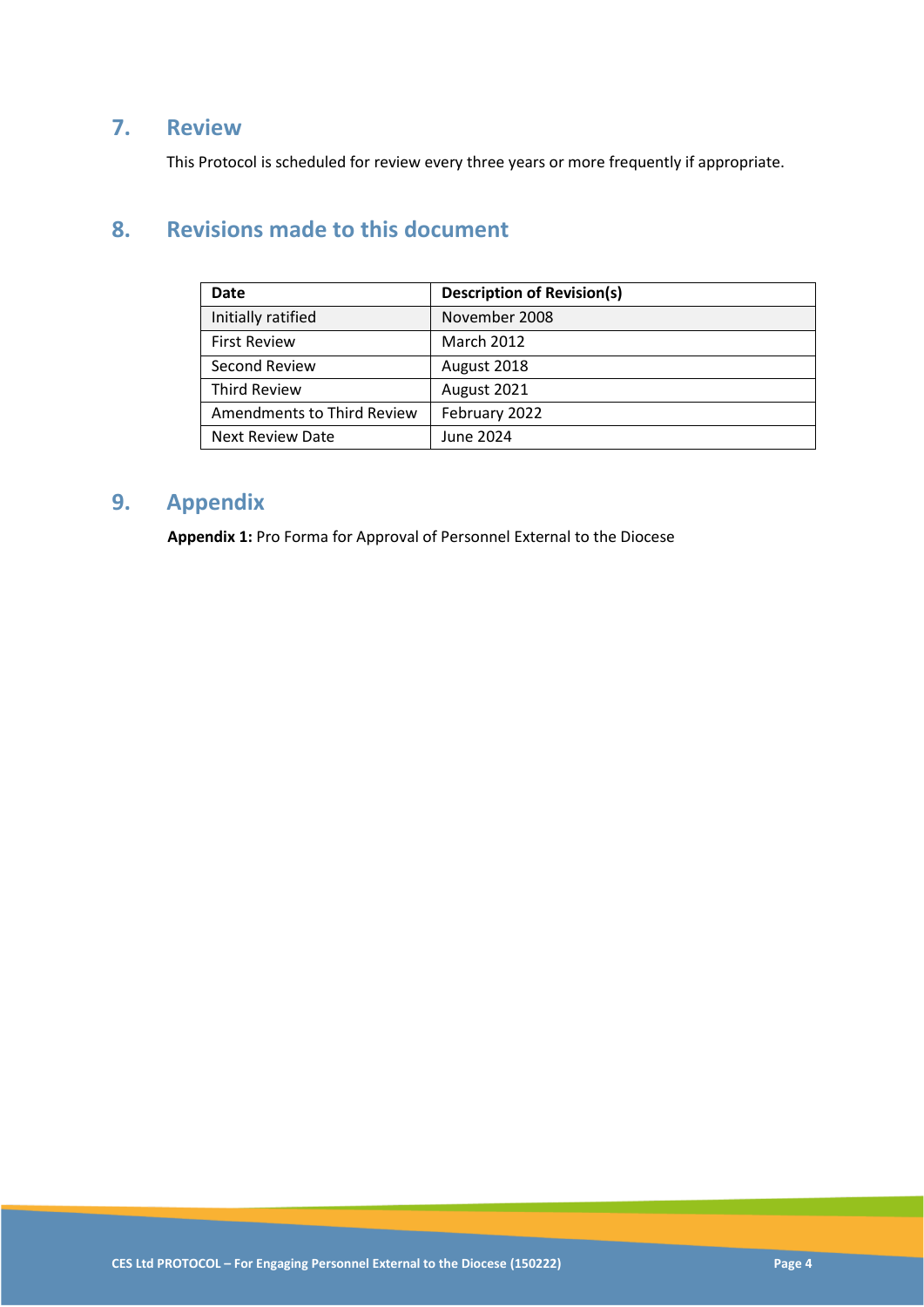



# **Diocese of Sandhurst**

# **Catholic Education Sandhurst Ltd**

# **Pro Forma for Approval of Personnel External to the Diocese**

## **1. Personal Information**

| <b>Title</b>                                                                                                      | <b>Surname</b>      | <b>Christian Names</b> |  |  |  |
|-------------------------------------------------------------------------------------------------------------------|---------------------|------------------------|--|--|--|
| <b>Postal Address</b>                                                                                             |                     |                        |  |  |  |
| Layperson                                                                                                         | Religious<br>Priest | Diocese/Order          |  |  |  |
| Area of Expertise and<br>short biography<br>(Qualifications and<br>Experience)                                    |                     |                        |  |  |  |
| <b>Seminar or Talk Details</b><br>2.                                                                              |                     |                        |  |  |  |
| Title of Talk/Seminar                                                                                             |                     |                        |  |  |  |
| Nature and/or Method<br>of Seminar                                                                                |                     |                        |  |  |  |
| <b>Target Group/Participants</b>                                                                                  |                     |                        |  |  |  |
| Date/s                                                                                                            |                     | Venue                  |  |  |  |
| For approval for hours towards Accreditation to Teach in a Catholic School<br>Yes<br>$\operatorname{\mathsf{No}}$ |                     |                        |  |  |  |
| Please give further details to support your application                                                           |                     |                        |  |  |  |
| [insert text]                                                                                                     |                     |                        |  |  |  |
|                                                                                                                   |                     |                        |  |  |  |
|                                                                                                                   |                     |                        |  |  |  |